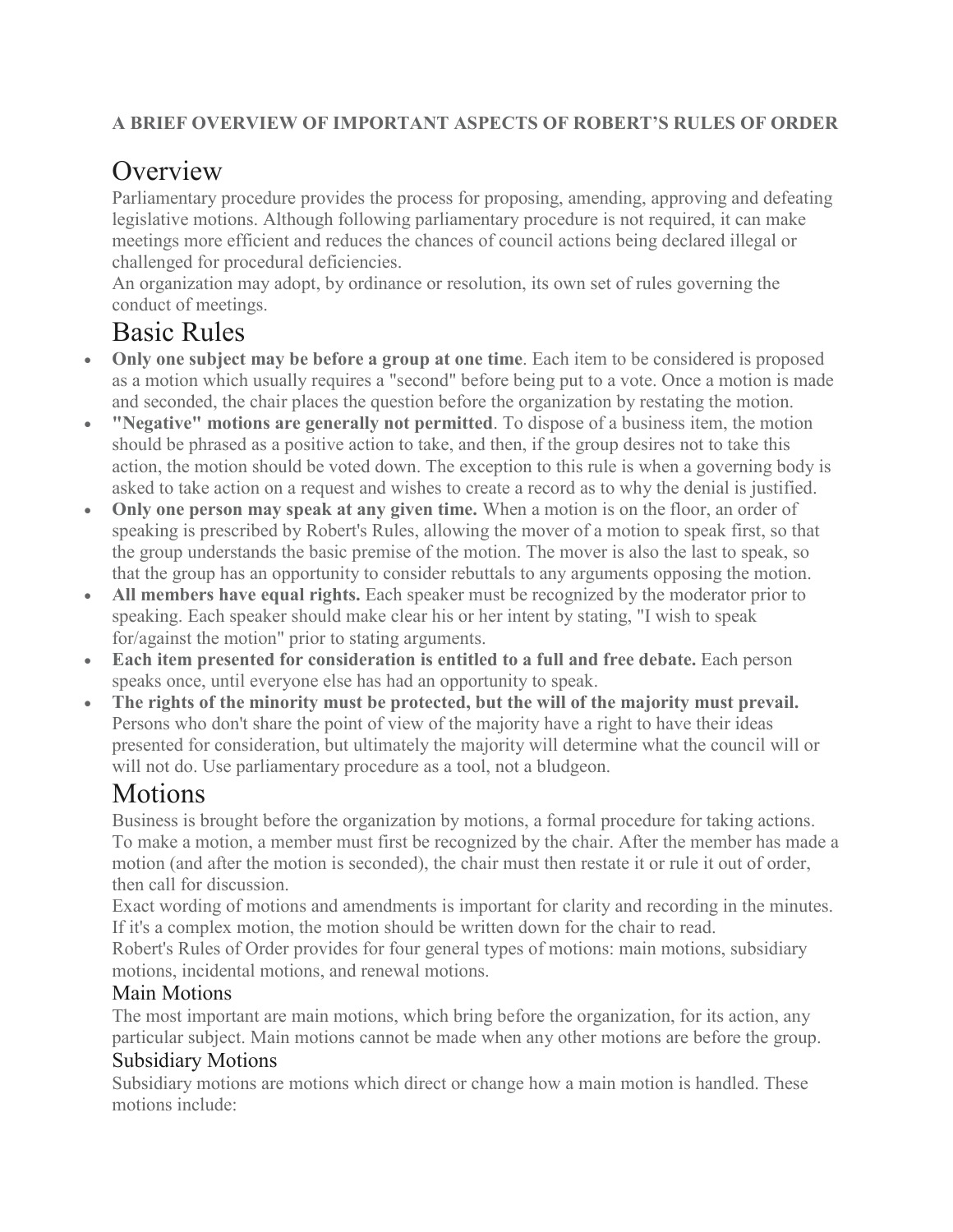- **Tabling.** Used to postpone discussion until the group decides by majority vote to resume discussion. By adopting the motion to "lay on the table", a majority has the power to halt consideration of the question immediately without debate. Requires a second, non-debatable, not amendable.
- **Previous question or close debate.** Used to bring the body to an immediate vote. It closes debate and stops further amendment. Contrary to some misconceptions, the majority decides when enough discussion has occurred, not the moderator. The formal motion is to "call for the question" or "call for the previous question," or simply, "I move to close debate." The motion requires a second, is not debatable and requires a two-thirds majority.
- **Limit/extend debate.** May be desired if the group has adopted a rule limiting the amount of time that will be spent on a topic, or if the group desires to impose a time limitation.
- **Postpone to a definite time.** Similar to tabling, except that the motion directs that the matter will be taken up again at some specific date and time.
- **Refer to committee.** Directs that some other body will study the matter and report back.
- **Amendment.** Used to "fine tune" a motion to make it more acceptable to the group. The amendment must be related to the main motion's intent and cannot be phrased in a way that would defeat the main motion. Two amendments may be on the floor at one time: the first amendment modifies the main motion, and the second amendment must relate to the first amendment. When an amendment is on the floor, only the amendment may be debated. The amendments are voted on in the reverse order in which they were made, as each amendment changes to some degree the intent of the main motion. As each amendment is voted on, an additional primary or secondary amendment may be introduced. Requires a second, debatable, majority vote.
- **Postpone indefinitely.** This motion effectively kills a motion, because, if adopted, a two-thirds vote is subsequently required to take the matter up again.

#### Incidental Motions

Incidental motions are housekeeping motions which are in order at any time, taking precedence over main motions and subsidiary motions. These motions include:

- **Point of order.** To bring to the group's attention that the rules are being violated. You don't need to be recognized prior to making a point of order. This is not really a motion, but requires the moderator to make a ruling as to whether or not immediate consideration is proper.
- **Appeal from the decision of the chair.** The group can overrule the chair on any decision. While the motion must be seconded, it cannot be amended. When this motion is moved and seconded, the chair immediately states the question, "Shall the decision of the chair stand as the judgment of the organization?" If there is a tie vote, the chair's decision is upheld. The motion is not debatable when it applies to a matter of improper use of authority or when it is made while there is a pending motion to close debate. However, the motion can be debated at other times. Each person may speak once, and the moderator may also state the basis for the decision.
- **Parliamentary inquiry.** Not a motion, but a question as to whether an action would be in order.
- **Point of information.** A person may rise to offer information that is considered necessary for the group. This provision is not used to offer debate.
- **Division of assembly.** To require a more precise method of counting votes than by a voice vote, such as having persons raise hands, or stand. No second, not debatable, no vote required.
- **Request to withdraw a motion.** Contrary to popular misconception, a motion cannot be withdrawn by its mover. This request requires majority approval.